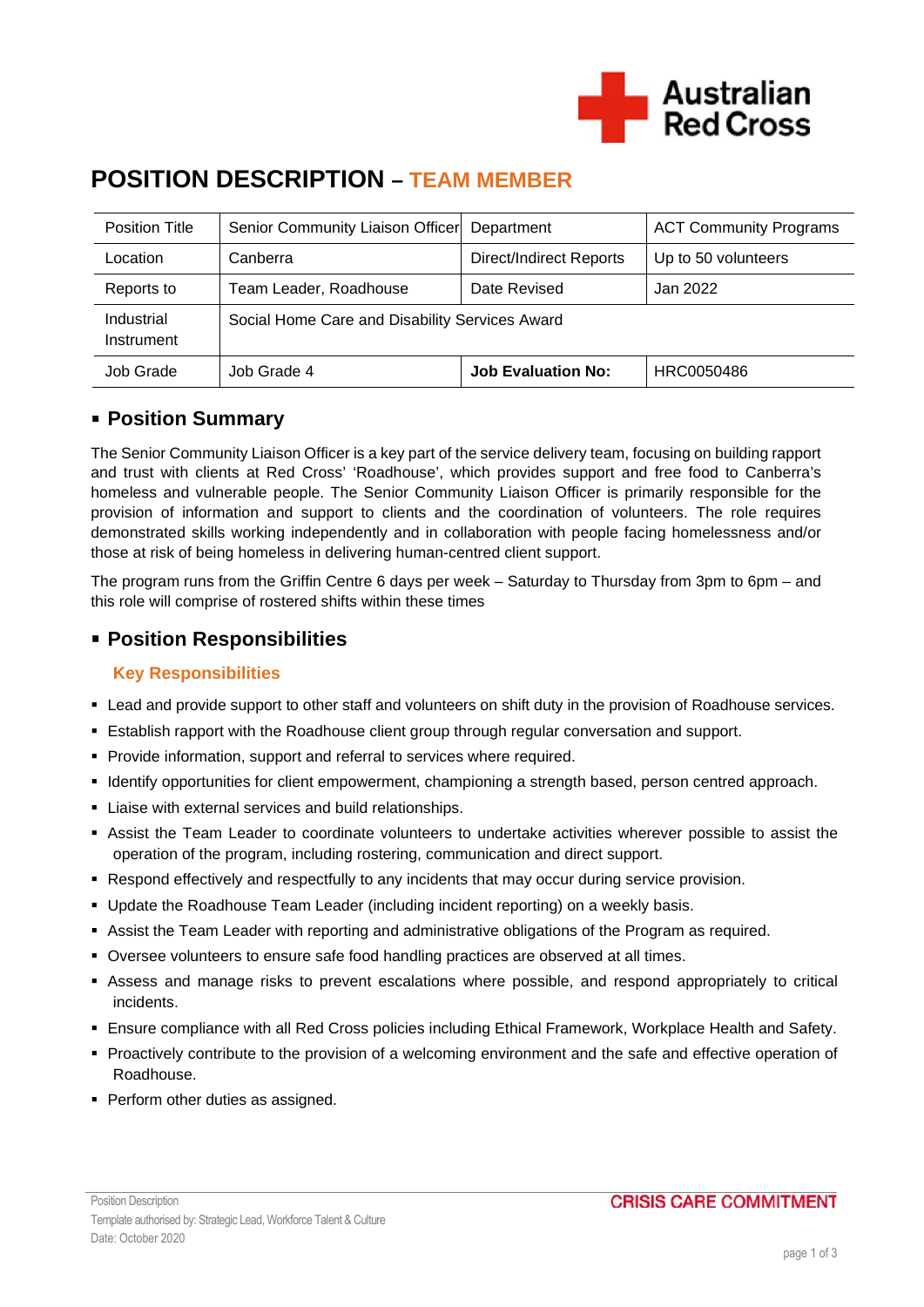# **Position Selection Criteria**

### **Technical Competencies**

- Demonstrated experience with a diverse client group, particularly working with clients exhibiting behaviours associated with mental health challenges, AOD intoxication, trauma and disadvantage.
- Ability to respond to incidents in a calm and considered manner.
- Experience in the provision of information and/or referral services.
- A working knowledge of services available to vulnerable people in Canberra.
- Excellent written and oral communication and interpersonal skills.
- Demonstrated ability to communicate with a broad range of people including those with complex needs.
- **Experience working as part of a small team.**
- Demonstrated integrity, tact and discretion.
- Ability to use MS Office products.
- Ability to work flexible hours including weekends.
- Ability to lift up to 10kg following safe manual handling processes and Red Cross Policies and Procedures.

#### **Qualifications/Licenses**

- Relevant qualifications such as Certificate IV in Mental Health or Community Services and/or experience
- **Current Drivers' Licence**
- Working with Vulnerable People's Card

### **Behavioural Capabilities**

- **Personal effectiveness | Solving problems |** Demonstrated ability to identify situations or issues, consider options and develop solutions. Ability to communicate any problems, implement solutions and monitor appropriate actions.
- **Team effectiveness | Communicating |** Demonstrated capability to communicate clearly and concisely ensuring messages are understood. Ability to express ideas clearly, listen effectively and provide feedback constructively.
- **Organisational effectiveness | Focussing on clients |** Proven track record in providing high quality service to internal and external clients and stakeholders. Actively seek and respond to client feedback in a constructive manner.
- **Organisational effectiveness | Valuing voluntary service |** Demonstrated understanding of the benefits of voluntary service and recognises the contribution of volunteers to clients, communities and the organisation.
- **Organisational effectiveness |Managing risk |** Demonstrated ability to work within guidelines, policies and procedures. Awareness of risks involved in an individual's role and works toward minimising their impact.